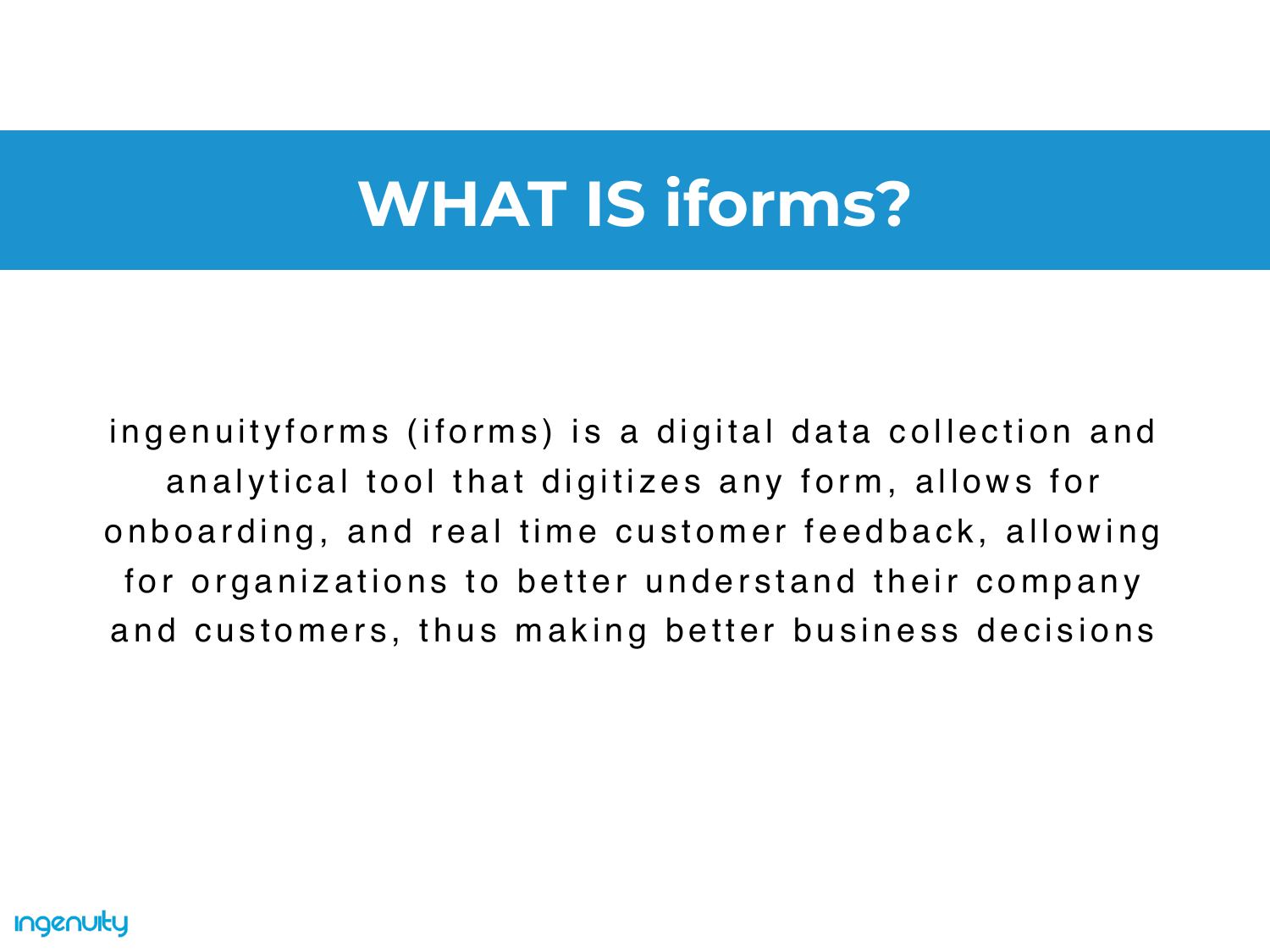#### **Ingenuity**

Digitizes Processes to Remain Competitive Globally



#### Reduces Operational Costs



**i fo r m s**

**VA L U E**

#### How does iforms add value to your organization?

<sup>s</sup> In creases Company Net Profits



Increases Efficiency & Productivity

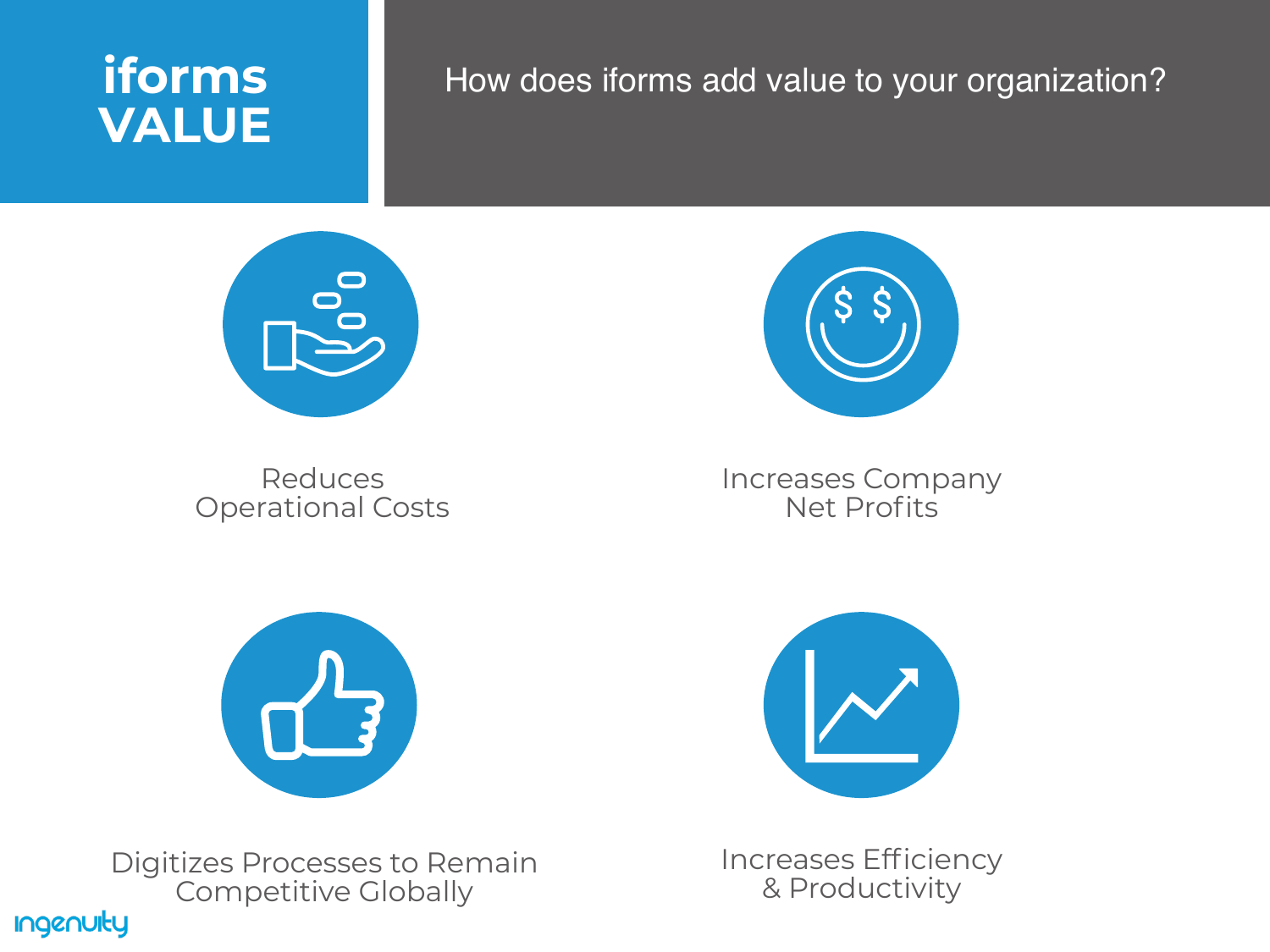### **PAIN POINTS**

#### These are the pain points most organizations tend to encounter when it comes to data collection





Increased Operational Costs from Manual Processes

Manual Data Redundancy

Collection Creates Inefficiency & Data





Data Collection Process Time-Consuming which Lowers Productivity



No Reliable Way to Gain Customer Feedback



Cost Millions to Contract a Market Research Firm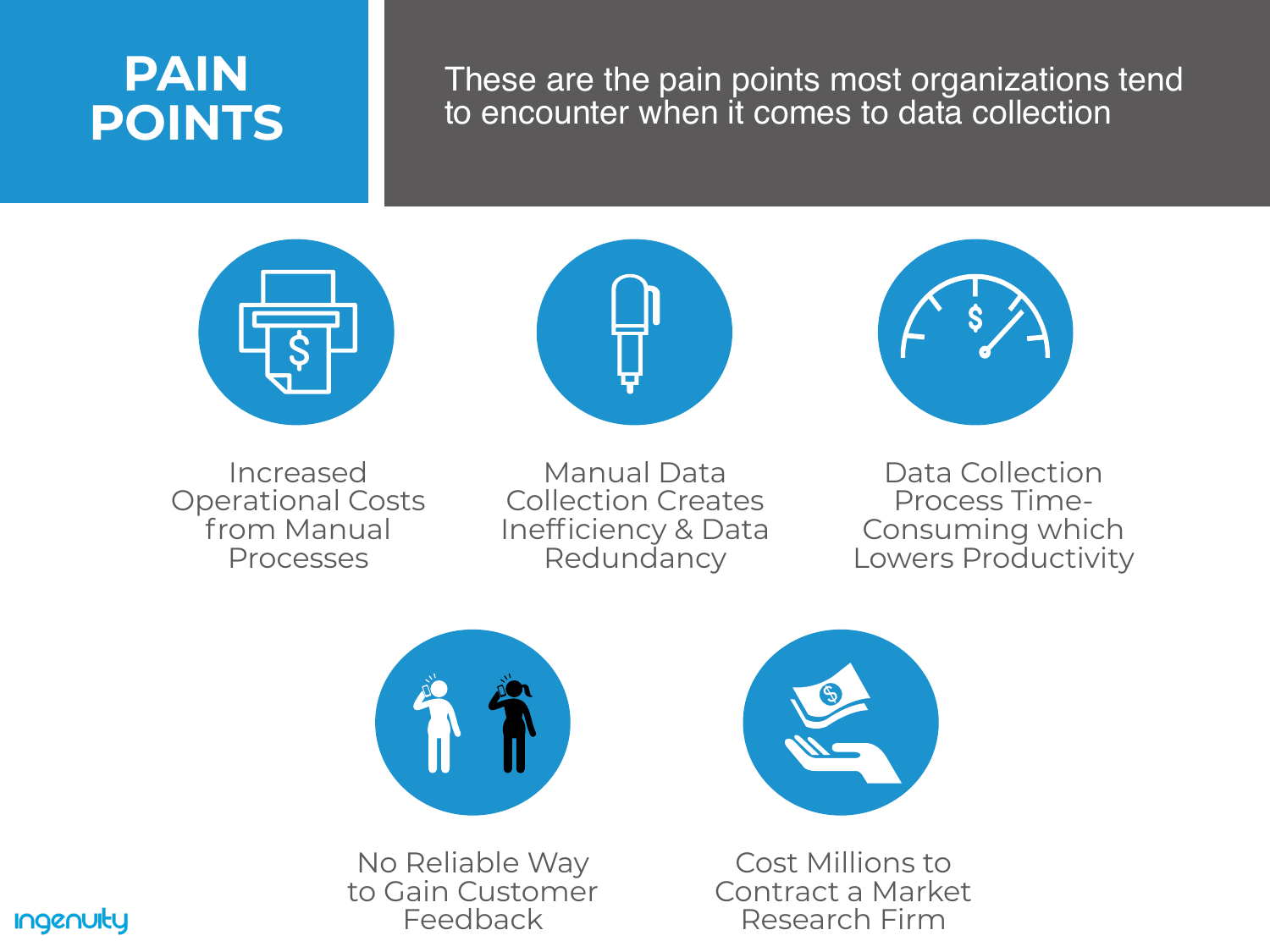### **WHY iforms?**

Digitization Improves Customer **Experience** 



#### Why should you choose iforms' Digital Data Collection for web and mobile?



#### Automation Decreases Need for Additional Resources & Personnel



Data Analysis of Customer Feedback in Real Time





Customizable to Fit Organization's Specific Needs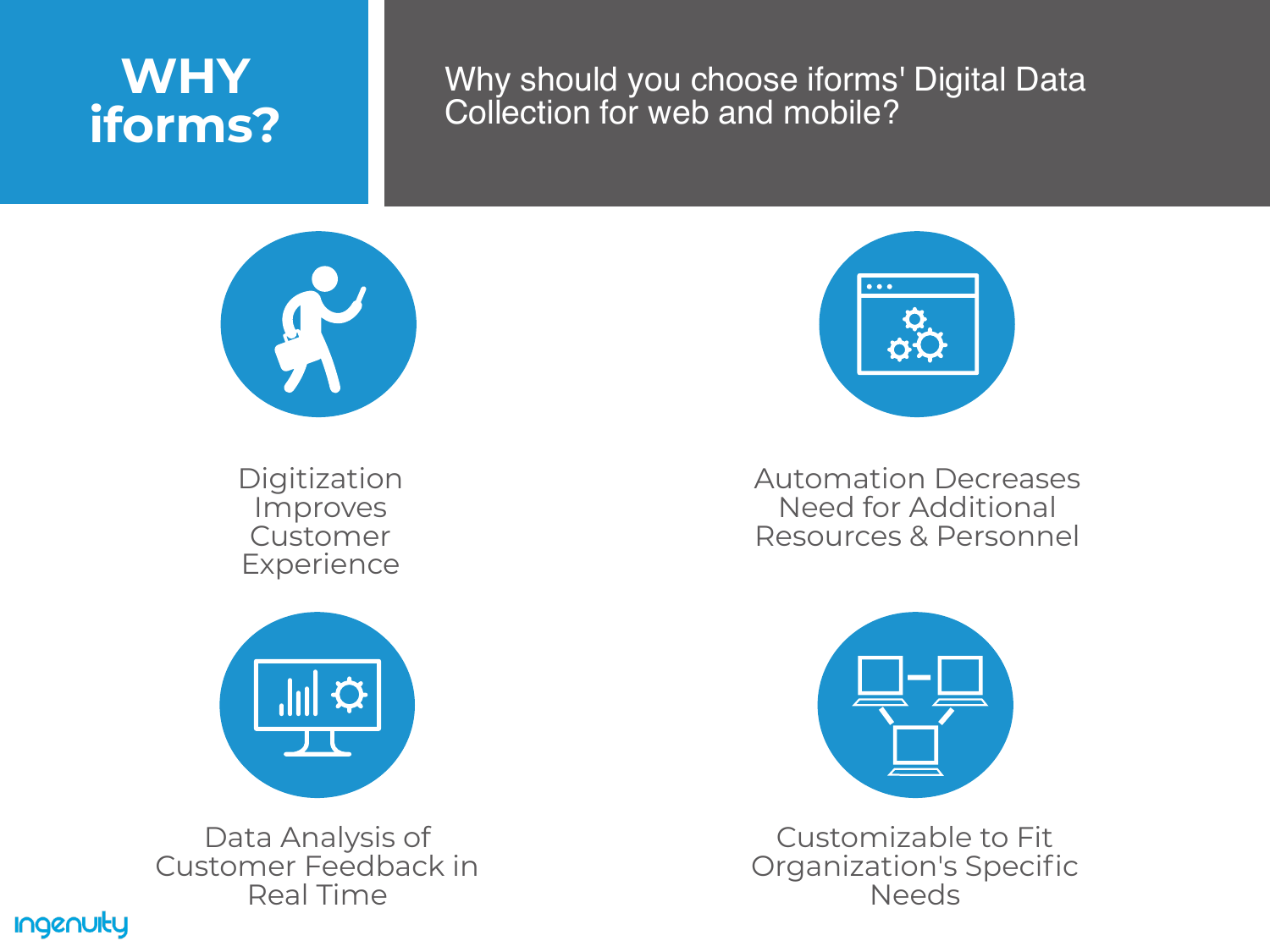### **W H Y i fo r m s ?**

#### Why should you choose iforms' Digital Data Collection for web and mobile? (continued)





Better Data to Create More Effective Growth Strategies

Better Data for Product Development

**Ingenuity** 



### Streamlined & Seamless Operational<br>Processes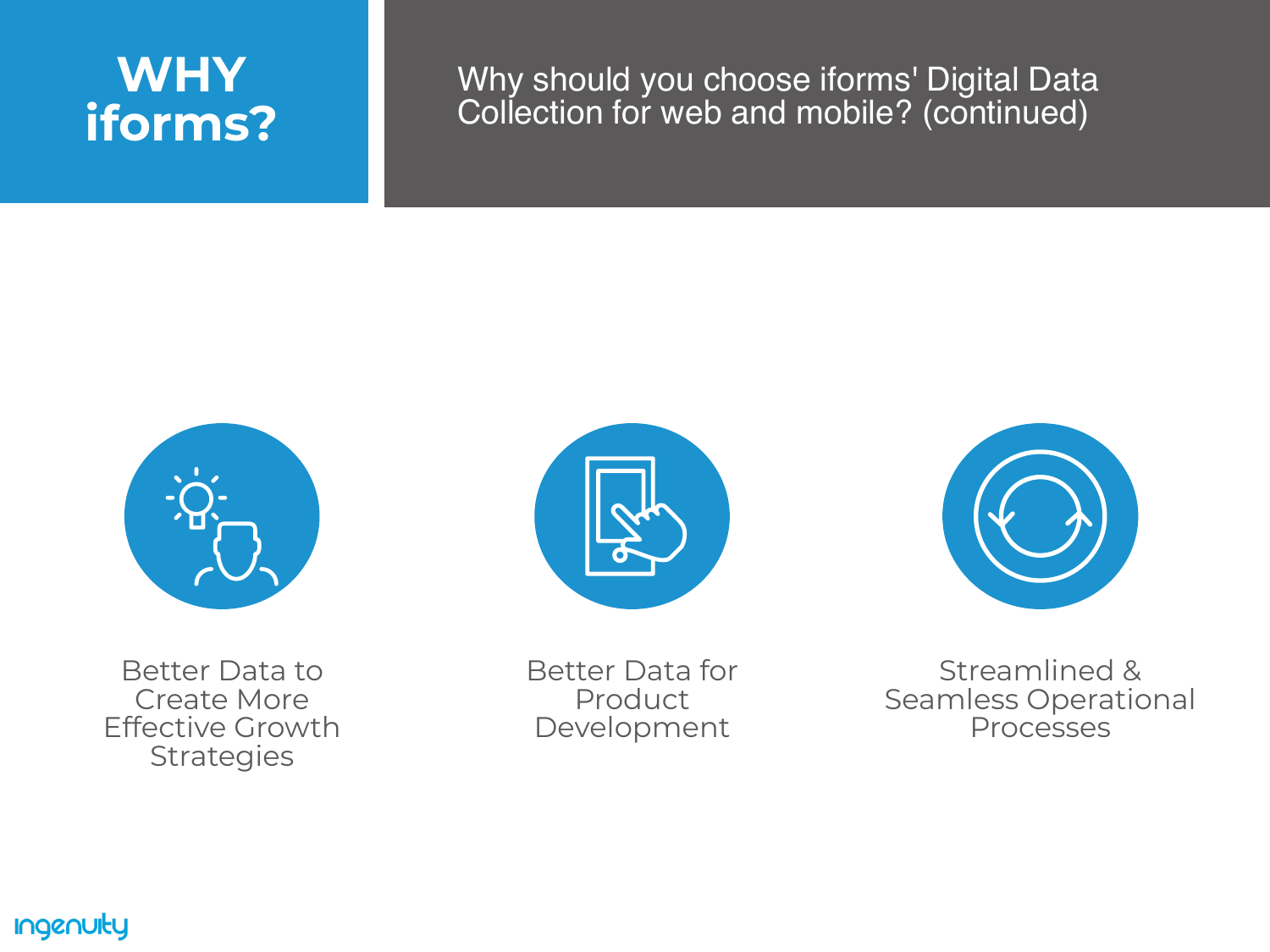### How can iforms be used in organizations?



**Forms** (Digital Data Collection)





**Insight** (Feedback in Real Time)



**Survey** (Market Research)



**Direct** (Direct Communication)









**Events** (Event Registration)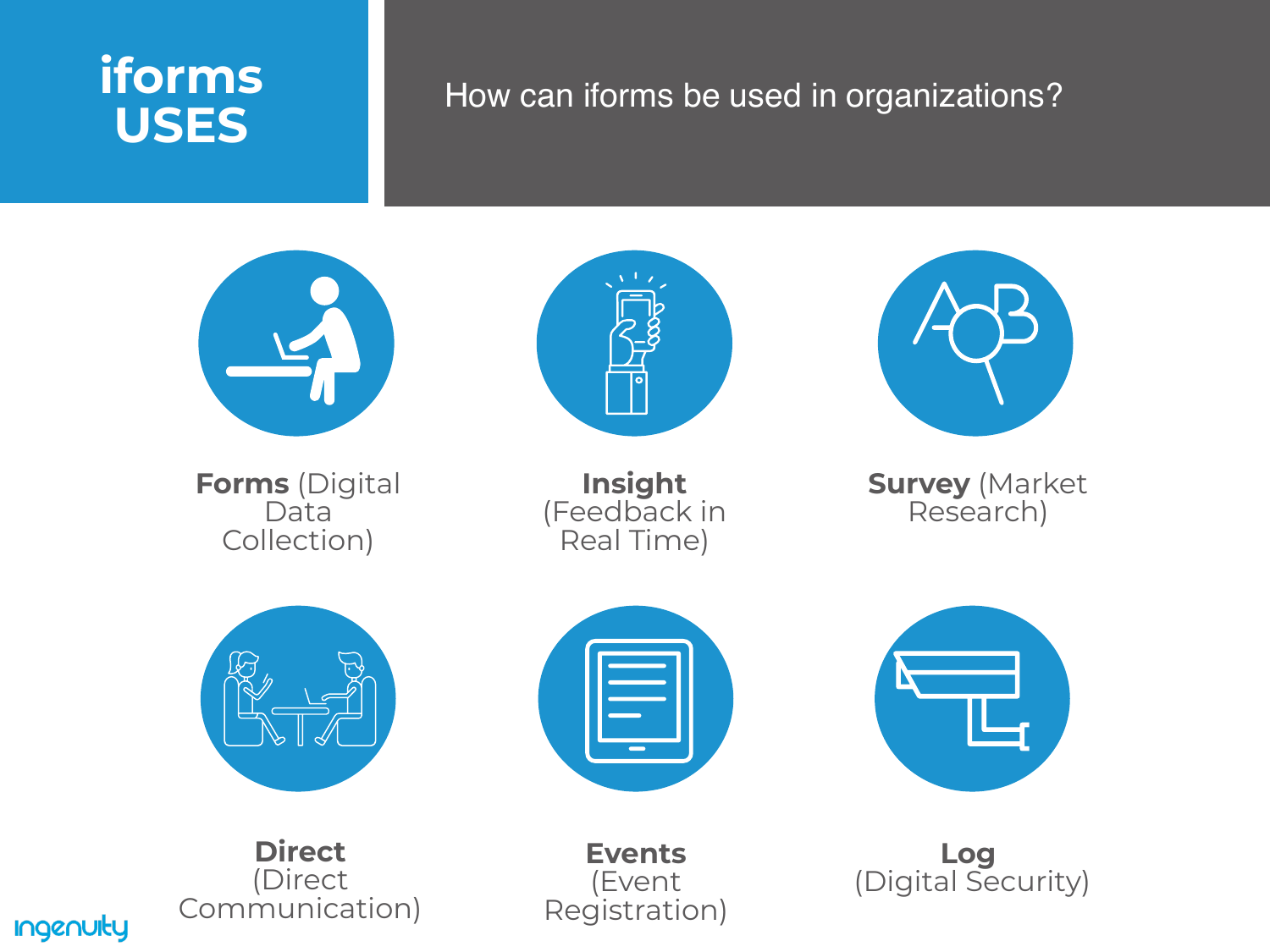#### How can iforms be used in organizations?

- $|\bullet|$
- **Insight** (Feedback in Real Time)

**Ingenuity** 

- - **Forms** (Digital Data Collection)

**Replaces physical forms for**

- **onboarding**
- 

**Creates forms to gain customer feedback at each customer interaction**

**Allows traditional form info to be inputted digitally such as 'Name' , 'Address' , etc.**

**Immediately shows results in chart form from customer**

- 
- **feedback**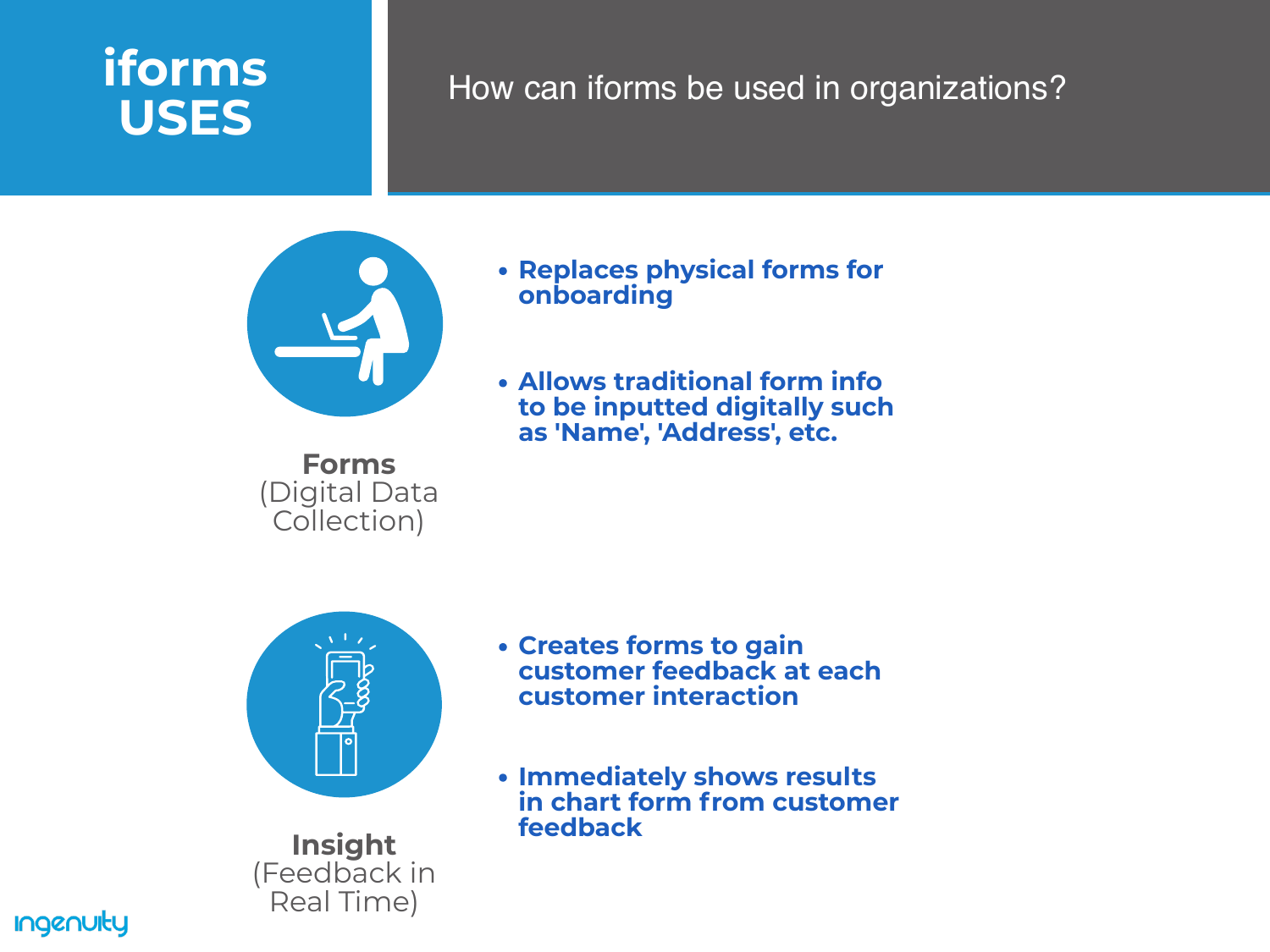#### How can iforms be used in organizations?



**Create surveys for market**

- **research**
- 



- 
- 

**Our communication module that allows direct messaging via Text, Email, and Social Media to customers**

**Direct**

#### **Ingenuity**

**Survey** (Market Research)

**Create customized questionnaires to gain useful customer insight**

**Two-way communication with customers and employees**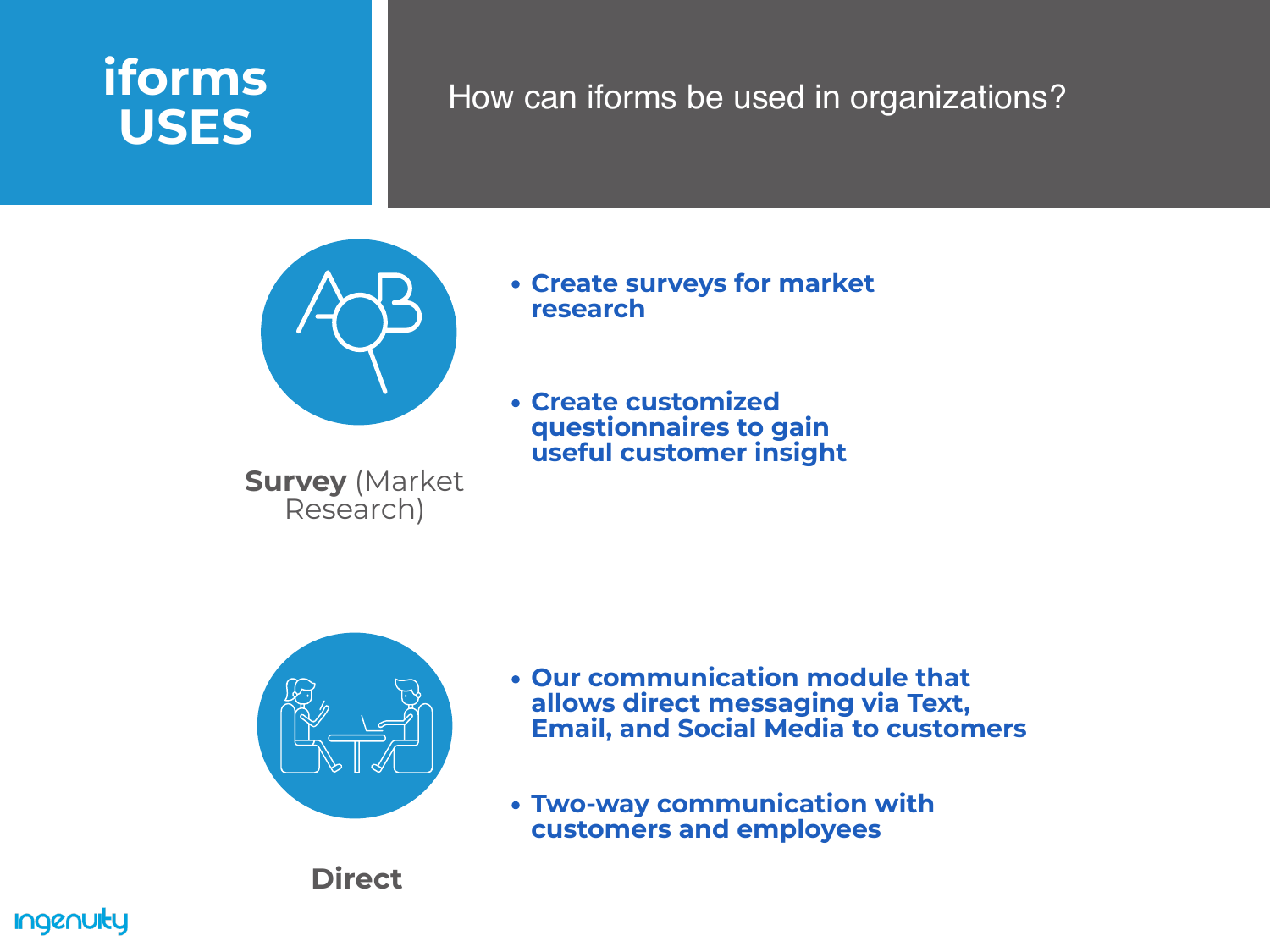#### How can iforms be used in organizations?

**Upload pre-registered attendees for your events and confirm their attendance upon arrival**

**Replace paper log book with digital logging**



**Attached surveys for real time research upon entering**

- 
- **event**

**Log** (Digital Security)



**Allows digital audit trail for**

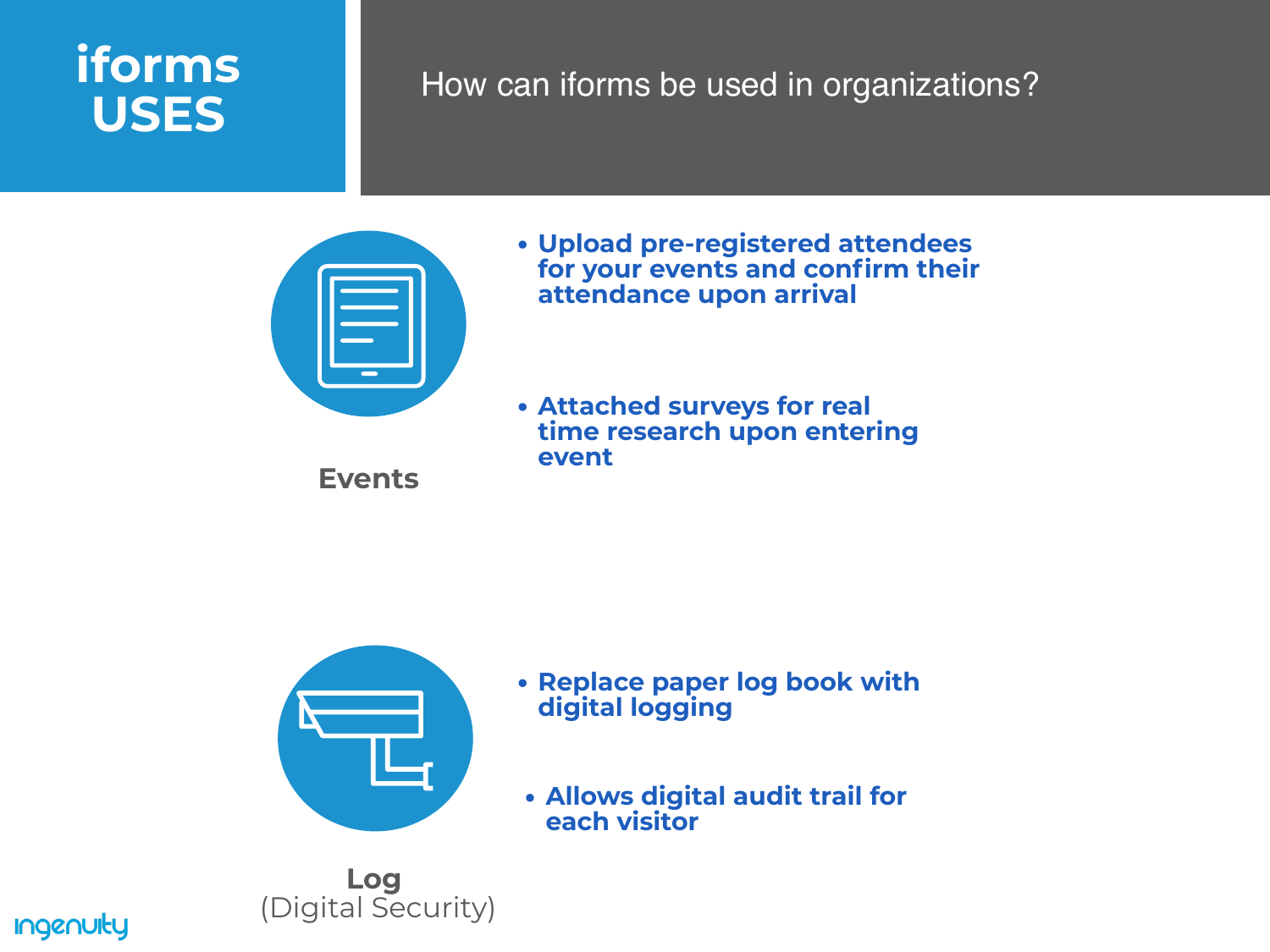### **BENEFITS OF iforms**

#### What are some benefits from using iforms' Digital Data Collection for web and mobile?



Real Time Reporting Download



Integrates With Your Existing System

**Ingenuity** 



#### Reduces Time Taken to Collect & Analyze Data



#### Data Collection Can Be Done Online or Offline